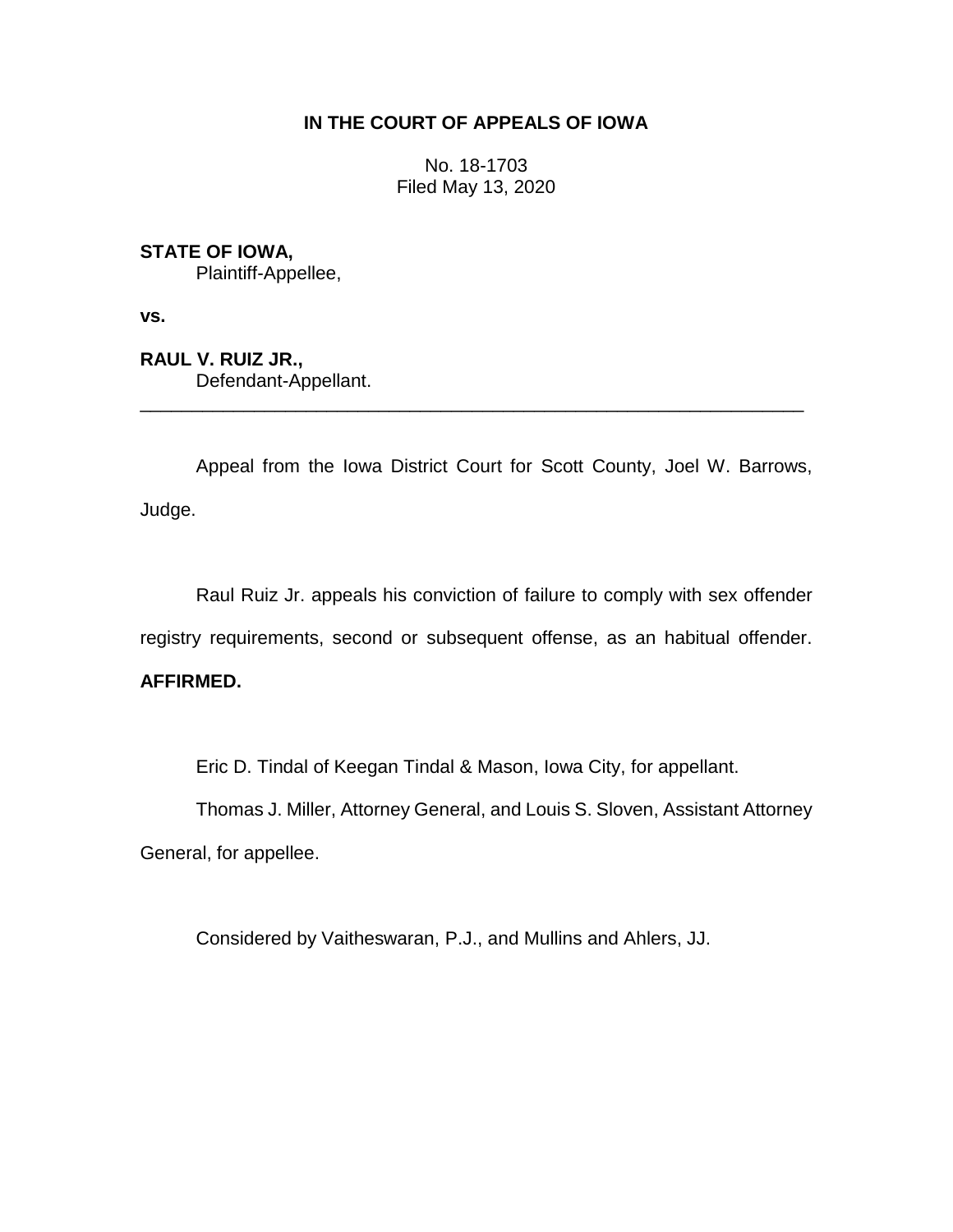#### **VAITHESWARAN, Presiding Judge.**

When Raul Ruiz Jr. was a teen, an Illinois court convicted him of a crime that required him to register as a sex offender. Ruiz subsequently moved to Scott County and registered as a sex offender. In the ensuing years, he thrice pled guilty to failure to register a new address or otherwise comply with Iowa's registration requirements.<sup>1</sup>

In 2018, the State charged Ruiz with failure to comply with sex offender registry requirements, second or subsequent offense, as an habitual offender. Ruiz waived his right to a jury trial. Following a bench trial, the district court found him guilty as charged. The court sentenced him to prison and ordered the sentence to run consecutively to the sentences imposed in prior cases.

On appeal, Ruiz arghues (1) there was insufficient evidence to establish he "knowingly" failed to comply with the registry requirements; (2) the district court's findings of fact were inadequate; (3) the district court erred in concluding that Iowa Code section 901.8 (2018) required the imposition of consecutive sentences; (4) the conviction was void because of "extrinsic fraud"; (5) the district court erred in interpreting Iowa Code section 692A.103(1) to require registration; and (6) the district court lacked territorial jurisdiction.

#### *I***.** *Sufficiency of the Evidence*

 $\overline{a}$ 

Iowa Code section 692A.104(2) states: "A sex offender shall, within five business days of changing a residence, employment, or attendance as a student, appear in person to notify the sheriff of each county where a change has occurred."

<sup>&</sup>lt;sup>1</sup> Ruiz's obligation to register as a sex offender was extended based on his several incidents of noncompliance.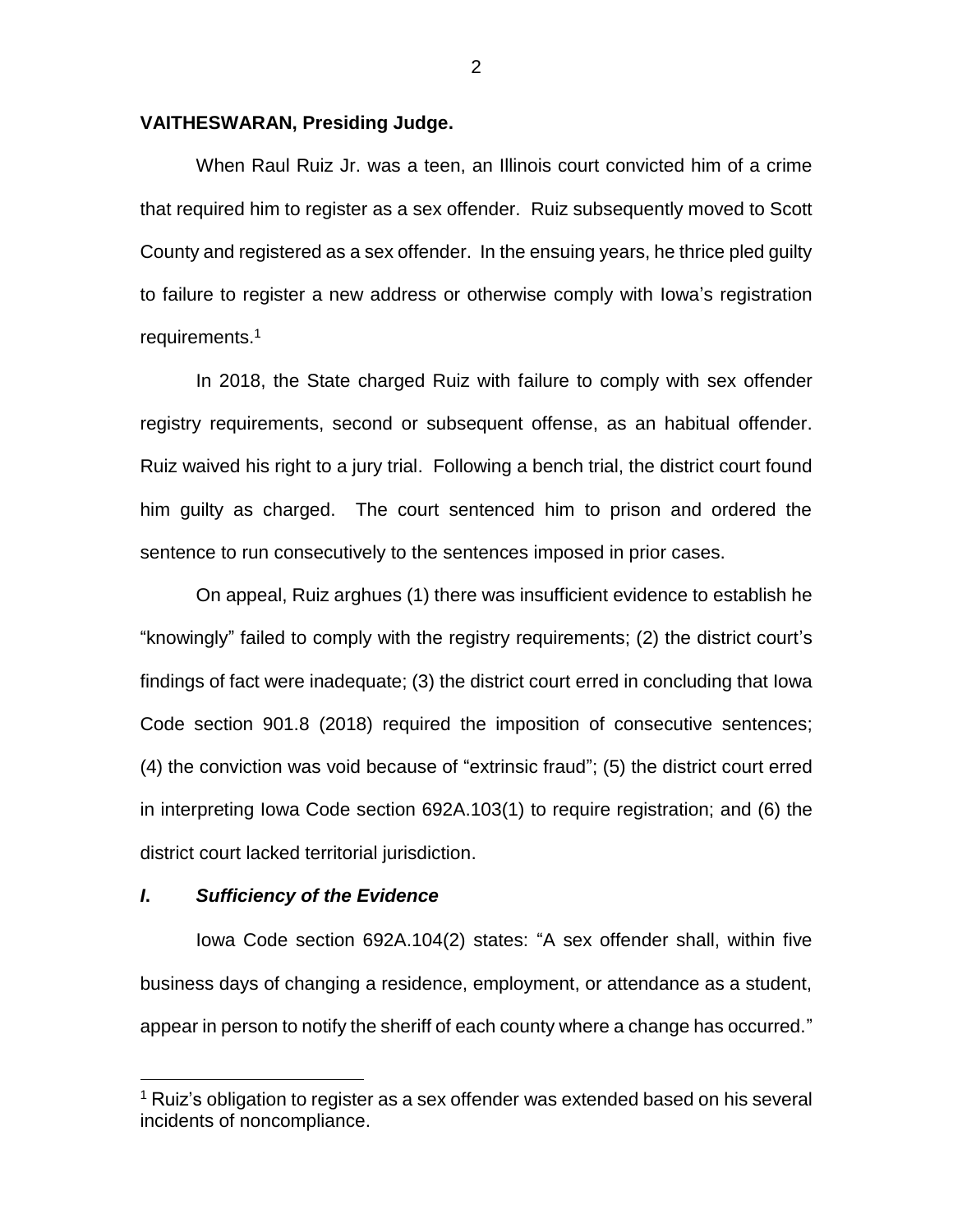Section 692.111(1) states in pertinent part, "For purposes of this subsection, a violation occurs when a sex offender knows or reasonably should know of the duty to fulfill a requirement specified in this chapter as referenced in the offense charged." Iowa Code § 692.111(1); *see State v*. *Adams*, No. 09-1499, 2010 WL 3894440, at \*7 (Iowa Ct. App. Oct. 6, 2010) (stating with respect to knowledge requirement, "the State had to establish [the defendant] knew or should have known of *the duty to register a residence change*. The State did not have to prove [defendant] knew or should have known his sojourn at his fiancee's constituted a change of 'residence'").

The district court made the following written findings:

The Court, having found the witnesses presented by the State to be credible, and after considering their testimony, the exhibits, and arguments of counsel, determines the State has proved the elements of the offense charged beyond a reasonable doubt. The State further has established Defendant is the same person who committed the prior convictions, and that he was represented by counsel for each, for purposes of proving this is a second or subsequent offense and Defendant is an habitual offender. Therefore, the Court now finds the defendant guilty of the charge under Count 1, Failure to Comply with Sex Offender Registry Requirements, second or subsequent offense, as an habitual offender. This is a violation of Iowa Code sections 692A.103(1), 692A.104(4), 692A.111(1), 902.8, and 902.9(3).

The findings are supported by substantial evidence. *See State v*. *Kelso-Christy*, 911 N.W.2d 663, 666 (Iowa 2018). Specifically, a third-shift residential officer at a work release center where Ruiz was housed testified that Ruiz went to work and did not return to the facility. A Scott County deputy sheriff in charge of the sex offender registry testified Ruiz never came to his office to list a change of address as required after he left the work release center. Finally, a judicial specialist with the Scott County Clerk's office provided a collection of documents pertaining to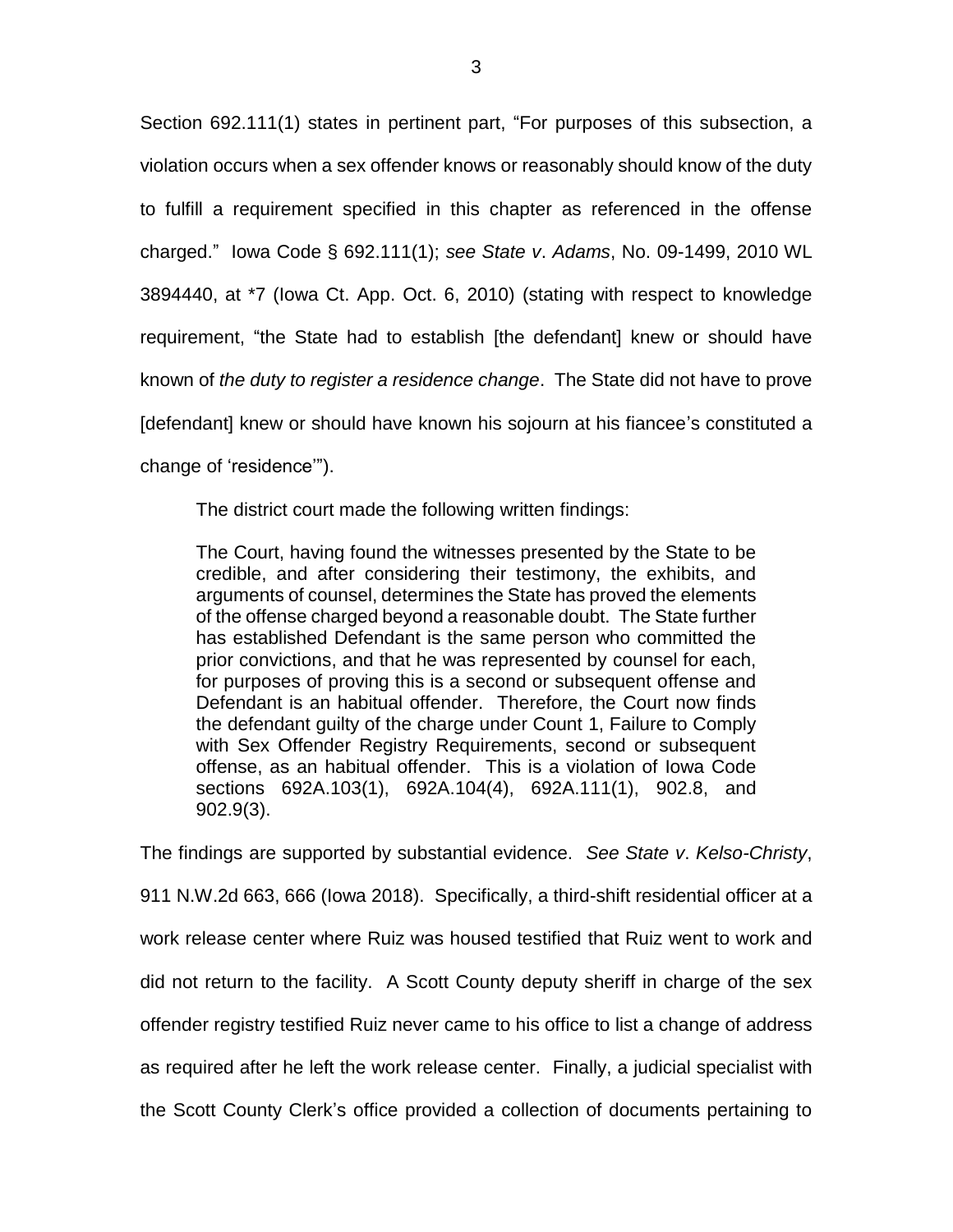criminal cases involving Ruiz. Based on this evidence, we conclude the State proved the elements of the offense, including the knowledge element. *See Hutchison v*. *Shull*, 878 N.W.2d 221, 230–31 (Iowa 2016) (stating, "As the finder of fact, weighing the proffered testimony and determining its credibility was the district court's duty" and finding substantial evidence to support the district court's implicit finding); *State v*. *Miles*, 346 N.W.2d 517, 519 (Iowa 1984) (presuming the finding of any facts supported by the record that would warrant the judgment); *see also State v*. *Arrington*, No. 16-0584, 2016 WL 6270057, at \*1 (Iowa Ct. App. Oct. 26, 2016) (finding a factual basis for a guilty plea to the crime of failing to register based on an indication in the minutes of evidence that the defendant "was informed of the reporting requirements when he registered in June 2014, and he failed to register thereafter"); *State v*. *Holmes*, No. 14-0622, 2015 WL 576088, at \*3 (Iowa Ct. App. Feb. 11, 2015) (finding a "factual basis in the record to support a finding the defendant knew or should have known of his legal duty to report a change in his employment status"); *State v*. *Krugle*, No. 02-0083, 2002 WL 31883017, at \*1– 2 (Iowa Ct. App. Dec. 30, 2002) (finding the defendant's "prior registrations in January and July 1997 were sufficient to establish that he knew of his obligations under chapter 692A").

### *II***.** *Sufficiency of District Court's Fact Findings*

Ruiz argues he was prejudiced by the district court's failure to make "findings concerning whether he was knowingly required to register." The State responds that "[b]ecause Ruiz never challenged the sufficiency/specificity of the trial court's findings and conclusions below, he cannot do so now." The supreme court held just that in *Miles*, 346 N.W.2d at 519. The court stated:

4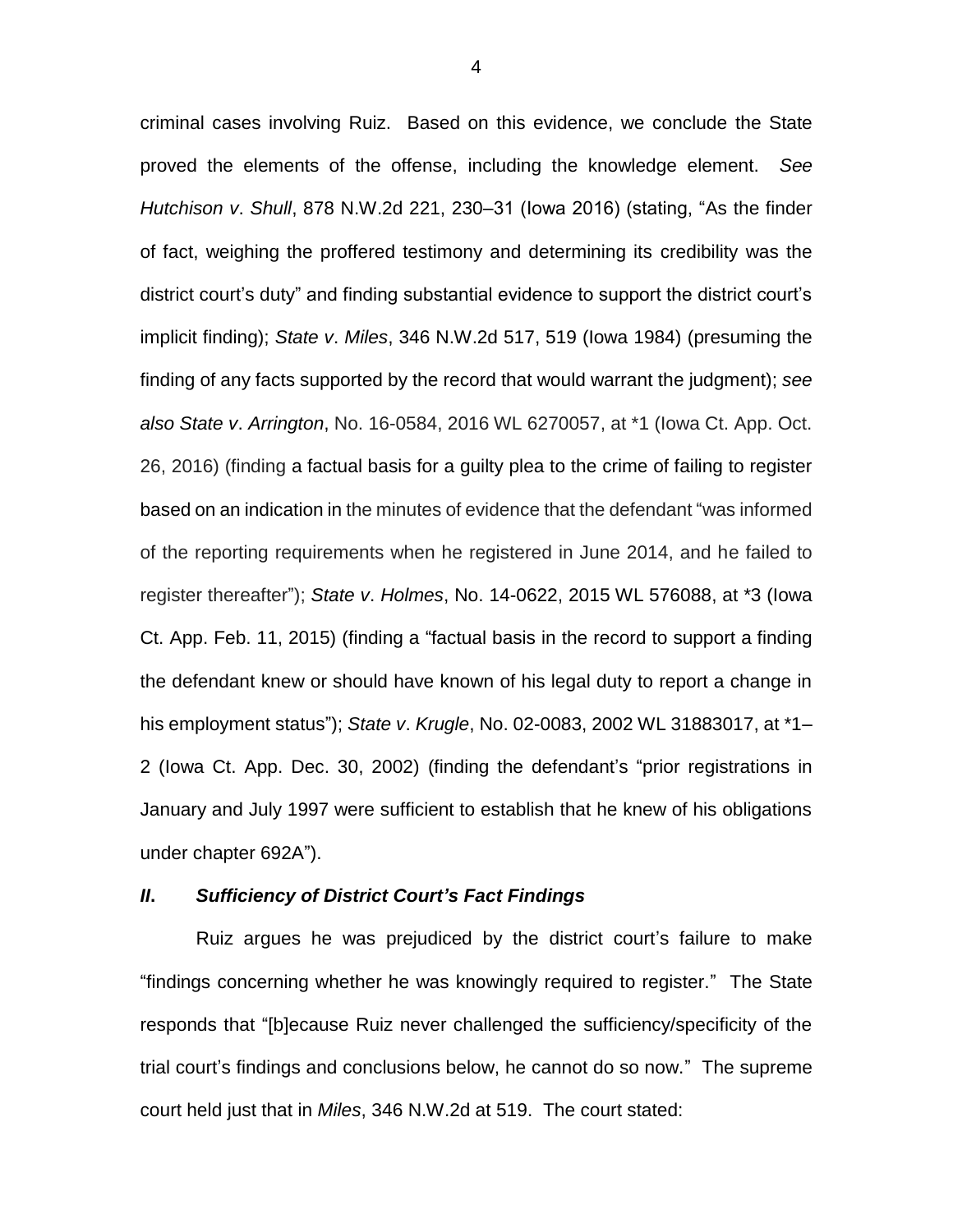A defendant in a bench-tried criminal case who has not filed a motion for new trial seeking amendment or enlargement of the court's findings and conclusions cannot rely on appeal on the insufficiency of those findings and conclusions to support the court's decision so long as the evidence would support the necessary additional findings and conclusions. Therefore defendant is precluded from attacking the sufficiency of the trial court's findings of fact, as distinguished from the sufficiency of evidence to support necessary findings, unless excused from raising the issue in the trial court by ineffective assistance of counsel.

*Miles*, 346 N.W.2d at 519. Although Ruiz filed a motion for enlarged findings and a motion in arrest of judgment and he argued both motions at sentencing, neither his written nor oral statements alluded to the absence of a finding on the knowledge requirement. Accordingly, Ruiz is foreclosed from attacking the claimed omission on direct appeal.

That said, "[a] defendant is not required to seek an enlargement of the facts and findings following a bench trial in order to challenge the sufficiency of the evidence supporting a conviction on appeal." *State v*. *Pettyjohn*, No. 17-1236, 2018 WL 3650335, at \*4 (Iowa Ct. App. Aug. 1, 2018). Ruiz's challenge to the fact findings is essentially a challenge to the sufficiency of the evidence, a challenge we have found unpersuasive.

#### *III***.** *Consecutive Sentences*

Iowa Code section 901.8 states in pertinent part, "If a person is sentenced for . . . a crime committed while confined in a detention facility or penal institution, the sentencing judge shall order the sentence to begin at the expiration of any existing sentence." The district court initially ordered Ruiz's sentence to be served concurrently with terms imposed in two other criminal cases. The State filed a motion to correct an illegal sentence. The State asserted that Ruiz "was an inmate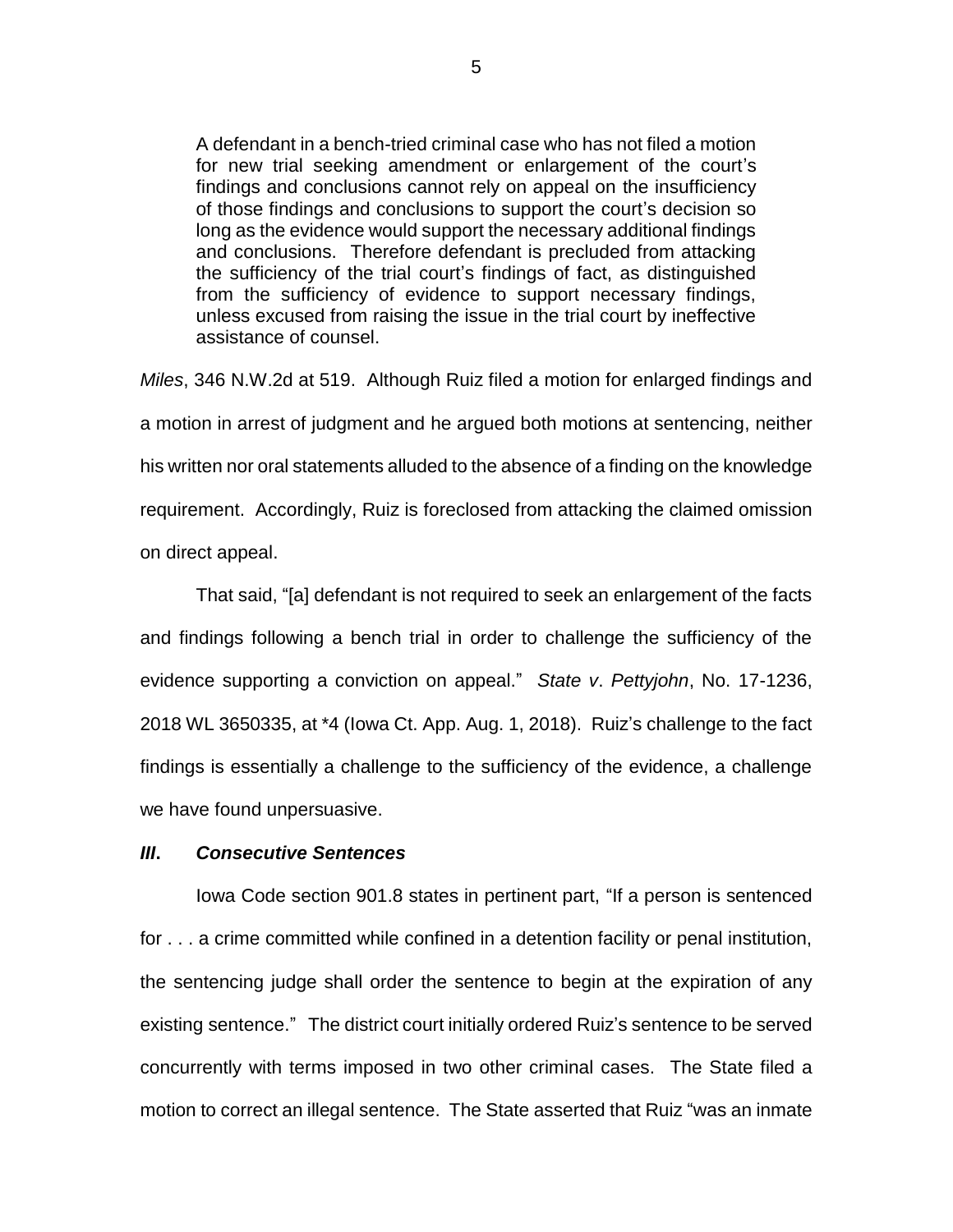of the Iowa Department of Corrections . . . assigned to the Davenport Work Release Center" and "Iowa Code section 901.8 required the court to sentence [him] to a term of incarceration consecutive to the sentences previously imposed . . . because his crime was committed while confined in a detention facility or penal institution." (Internal quotations and citation omitted.) The court granted the motion and ordered the prison term to be served consecutively to the term Ruiz was serving in two other cases.

Ruiz challenges the ruling. He asserts (1) "a person confined to a penal institution is not required to register"; (2) old precedent interpreting "while confined" to include commitments to a work release facility undercuts "the plain meaning rules of statutory interpretation"; and (3) he "could not have committed the offense if he was confined in the work release center as that was his registered address."

In fact, Iowa Code section 692A.103(1)(b) requires a sex offender to register "[f]rom the date of release on parole or work release." And, precedent and persuasive authority support the district court's conclusion that work release was confinement "in a detention facility or penal institution." *See State v*. *Jones*, 298 N.W.2d 296, 298 (Iowa 1980) (holding an escapee was "confined" within the meaning of section 901.8 and a consecutive sentence was mandated); *Wayman v*. *State*, No. 13-1850, 2014 WL 7343428, at \*3 (Iowa Ct. App. Dec. 24, 2014) (concluding the postconviction-relief applicant "was 'confined' to a 'detention facility or penal institution' while on work release" and "[a]s such, the district court was required, under section 901.8, to sentence [the applicant] to consecutive sentences"); *State v*. *Jackson*, No. 13-1105, 2014 WL 3747680, at \*3–4 (Iowa Ct. App. Jul. 30, 2014) ("[W]e find Jackson was 'confined' to a 'penal institution' while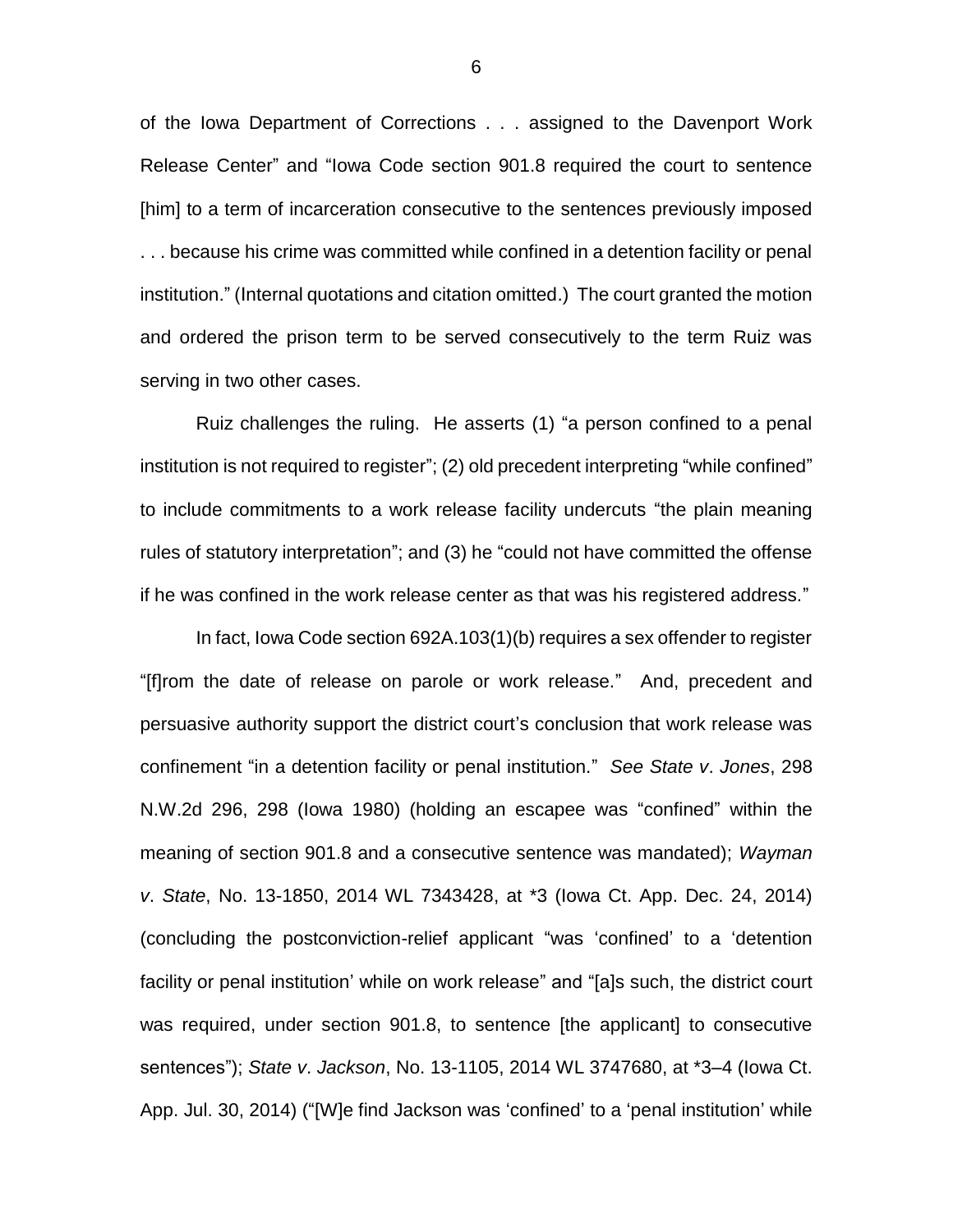on work release."); *State v*. *Kincaid*, No. 07-1129, 2008 WL 2746477, at \*2 (Iowa Ct. App. July 16, 2008) (concluding crime committed while a defendant was on day programming through a residential facility was "a crime committed while confined in a detention facility or penal institution," requiring the imposition of consecutive sentences under section 901.8). Finally, Ruiz could and did commit the offense of failing to comply with the sex offender registry requirements when he neglected to inform the sheriff of his change of residence, notwithstanding the fact that the work release facility remained his registered address. *See* Iowa Code § 692A.104(2). The district court did not err in requiring the sentence to be served consecutively.

### *IV. Extrinsic Fraud*

Ruiz argues "[t]he [j]udgment of [c]onviction . . . is VOID having been based on extrinsic fraud" because the State of Iowa's prosecution for registration violations was "based solely upon an assumed registration requirement from another jurisdiction." As the district court stated in a pretrial ruling, Ruiz is "attempting to collaterally attack his underlying Illinois conviction and an [underlying] administrative decision of the Iowa Department of Public Safety." The court concluded, "Neither [is] appropriate to this context." We discern no error in the court's conclusion. *See Schott v*. *Schott*, 744 N.W.2d 85, 88 (Iowa 2008) ("We have repeatedly said a final judgment is conclusive on collateral attack, even if the judgment was erroneous, unless the court that entered the judgment lacked jurisdiction over the person or the subject matter.").

## *V. Interpretation of Section 692A***.***103(1)*

Ruiz asserts Iowa Code section 692A.103 did not require him to register. To the contrary, section 692A.103(1) states "an offender required to register in